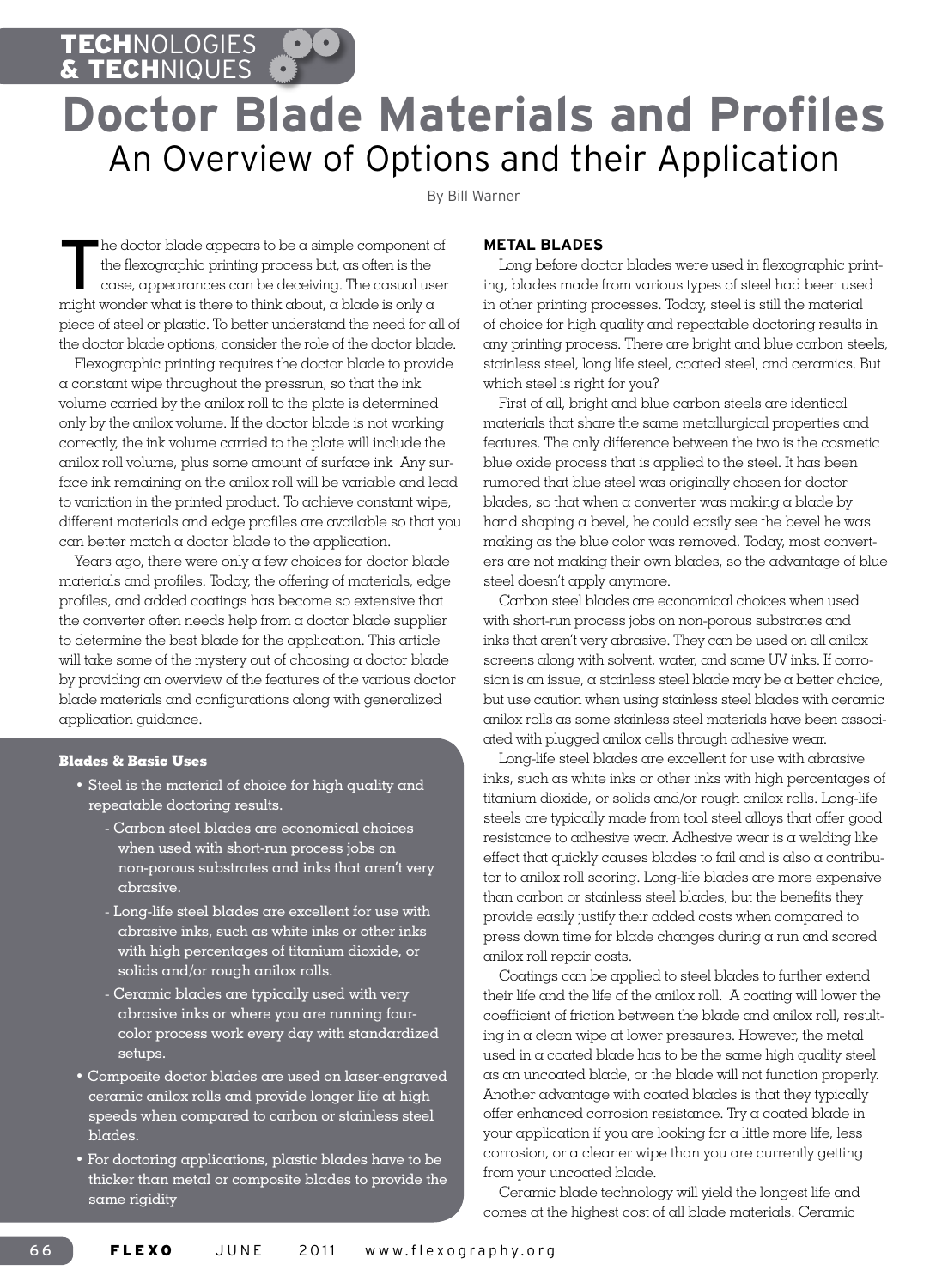



blades are typically used with very abrasive inks or where you are running four-color process work every day with standardized setups. Other applications may include varnish or coating applications and corrugated applications, where it could take hours to change a blade.

All of the metal blades discussed can be used for doctoring applications as well as containment in dual blade flexographic chambers. Metal blades can vary in thickness from 0.004 in. to 0.020 in. and even thicker in some cases. Typical blade thicknesses are either 0.006 in. or 0.008 in. with more demanding applications requiring the use of 0.010 in. or 0.012 in. thick blades.

### **COMPOSITE BLADES**

Composite doctor blades are used on laserengraved ceramic anilox rolls and provide longer life at high speeds when compared to carbon or stainless steel blades. Since they approach metallic blade performance with respect to fine screen metering, composite blades can be a good choice for most abrasive, high solids, and UV inks. However, a composite blade will typically allow some surface ink to remain on the anilox roll, so use a metal blade if surface ink cannot be tolerated. Composite blades are reinforced with glass fibers which help them to avoid the plastic deformation issues that plague un-reinforced plastic blades during a pressrun.

Technologies & TECHNIQUES

The composite material is also harder than plastic materials, so the working tip is less likely to be damaged by hard particles in the ink and they are not prone to embedment problems that can lead to anilox scoring. These blades do not get as sharp as metal blades when they wear, but they do still pose a cut hazard, so adequate safety training is required.

Look for quality composite doctor blades made from cryogenic grade stock that is free of voids and inclusions which lower grade materials can contain. Common applications involve paper and board substrates and line work. Composite blades impregnated with graphite are typically used on larger ceramic anilox rolls. It is common to use them for higher end graphics in corrugated applications. Composites can be used for doctor and containment blade applications and typical thicknesses range from 0.014 in. to 0.035 in.

#### **PLAsTIC BLADES**

Plastic doctor blades provide a lower coefficient of friction on ceramic anilox surfaces and long life. For doctoring applications, plastic blades have to be thicker than metal or composite blades to provide the same rigidity. However, the thicker material will typically leave the most surface ink on the anilox roll of all blade material types and thereby provide less consistent print quality.

Other issues with plastic blades that may hinder their use as a doctor blade include plastic deforma-

tion, which can lead to dot gain; hard particle damage, and particle embedment or entrapment under a lifted tip (Figure 1). When used as doctor blades, plastics work best for line work with less than 400 count anilox screens that are printing abrasive or high solids, as well as water based inks on paper and board substrates.

An area where plastic blades have been proven to be very useful for flexographic printing is on the containment side of a chambered inker. Thin, "floppy" polyester, Mylar, and polyethylene blades have been successfully used as containment blades. Plastic containment blades will prevent back doctoring and particle trapping between the blade and anilox